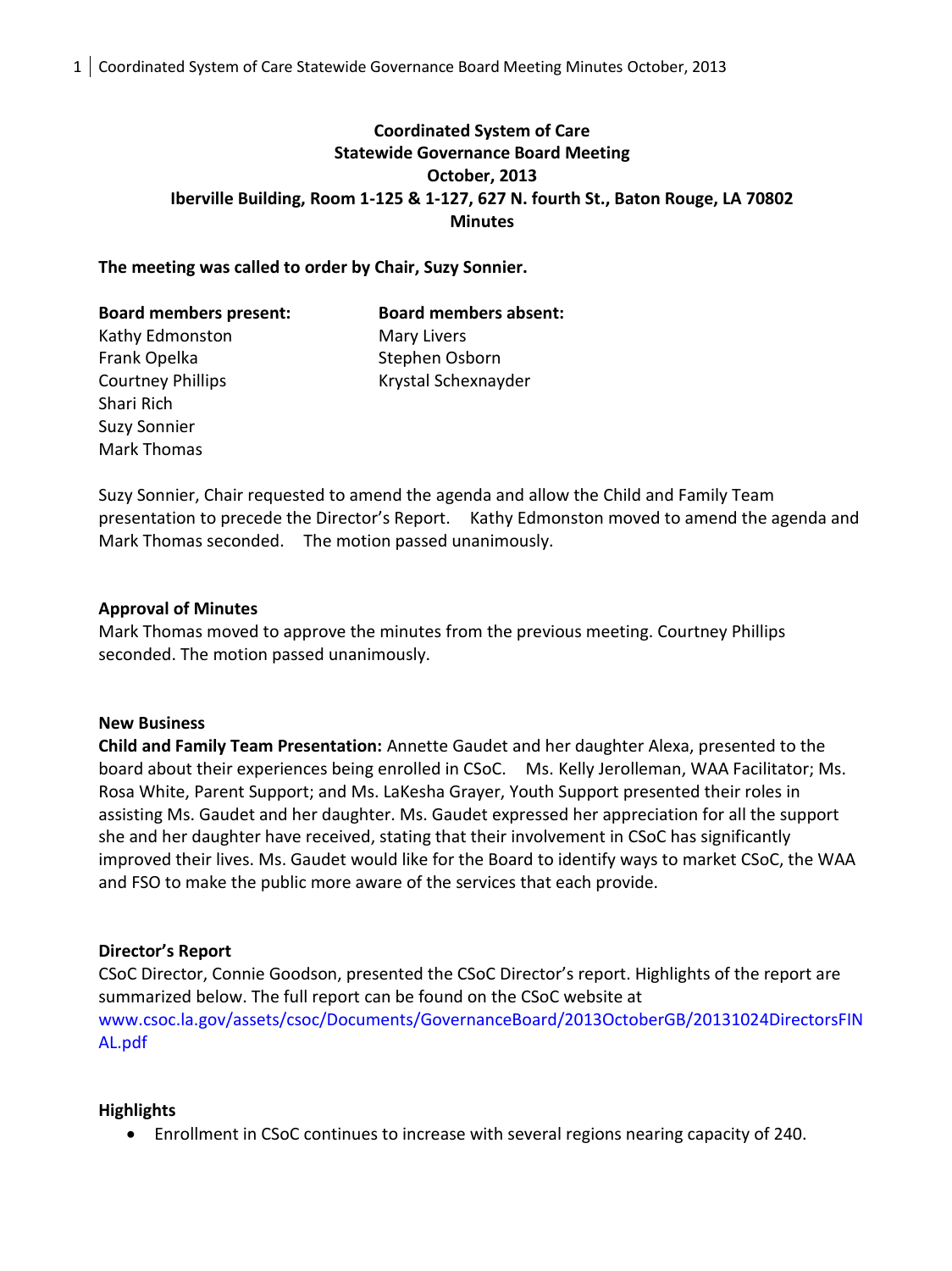- The Wraparound workforce is maturing with two coaches nearing national coaching certification, with other coaches to follow.
- The CSoC team has done extensive outreach and education to a variety of stakeholders and is building relationships within the non-implemented regions.
- The CSoC team has increased their knowledge and skills around building community teams and the wraparound process to support statewide expansion.
- Outcomes data continue to show positive trends for CSoC youth.
- The provider network continues to increase for the five specialized CSoC services.
- The Statewide FSO continues to face difficulties meeting the needs of families and youth as evidenced by a wait list of more than 200,which has remained unchanged despite intensive administrative support by Magellan. A request was made of the Board to convene a time limited work group to review the current FSO model and make recommendations to the Board about future FSO structure and approach.

The Board was offered an opportunity to ask questions. Kathy Edmonston asked that the next report include the average length of stay in out of home placements/hospitals. Suzy Sonnier stated that she wanted to ensure consistent information on hospitals provided to the governance board over time. Kathy Edmonston and Mark Thomas agreed that there was on going concern regarding the statewide FSO and they were both supportive of a workgroup. Kathy Edmonston moved to accept the Director's Report. Courtney Phillips seconded. The motion passed unanimously.

## **Committee Reports**

*Finance and Audit Committee:* Jody Levison-Johnson presented the Finance and Audit report on behalf of the Chair of the committee, DHH Undersecretary Jerry Philips. The committee has not met since the last Governance Board Meeting; however, plans are underway to schedule a meeting and focus the committee on new items such as financing for potential CSoC expansion.

*Quality Assurance Committee (QAC):* Report was given by Committee Chairperson, Michael Comeaux. The QA Committee met on October 17, 2013 and Magellan representatives reviewed the second quarter's seventeen Quality Measures data reports with the Committee. To date the Committee has reviewed data reports for the first and second contract quarters. Committee members and Magellan agreed that by the third quarter sufficient data will have been collected to begin meaningful data analysis and data trending discussions.

Work continues with the University of Washington Wraparound Evaluation and Research Team (WERT) to evaluate individual and system outcomes. The WERT is now working directly with staff from DOE, OJJ and DCFS to identify and share available agency level administrative data elements for the outcomes study. In partnership with the WERT, a plan is being developed to evaluate wraparound fidelity in all regions.